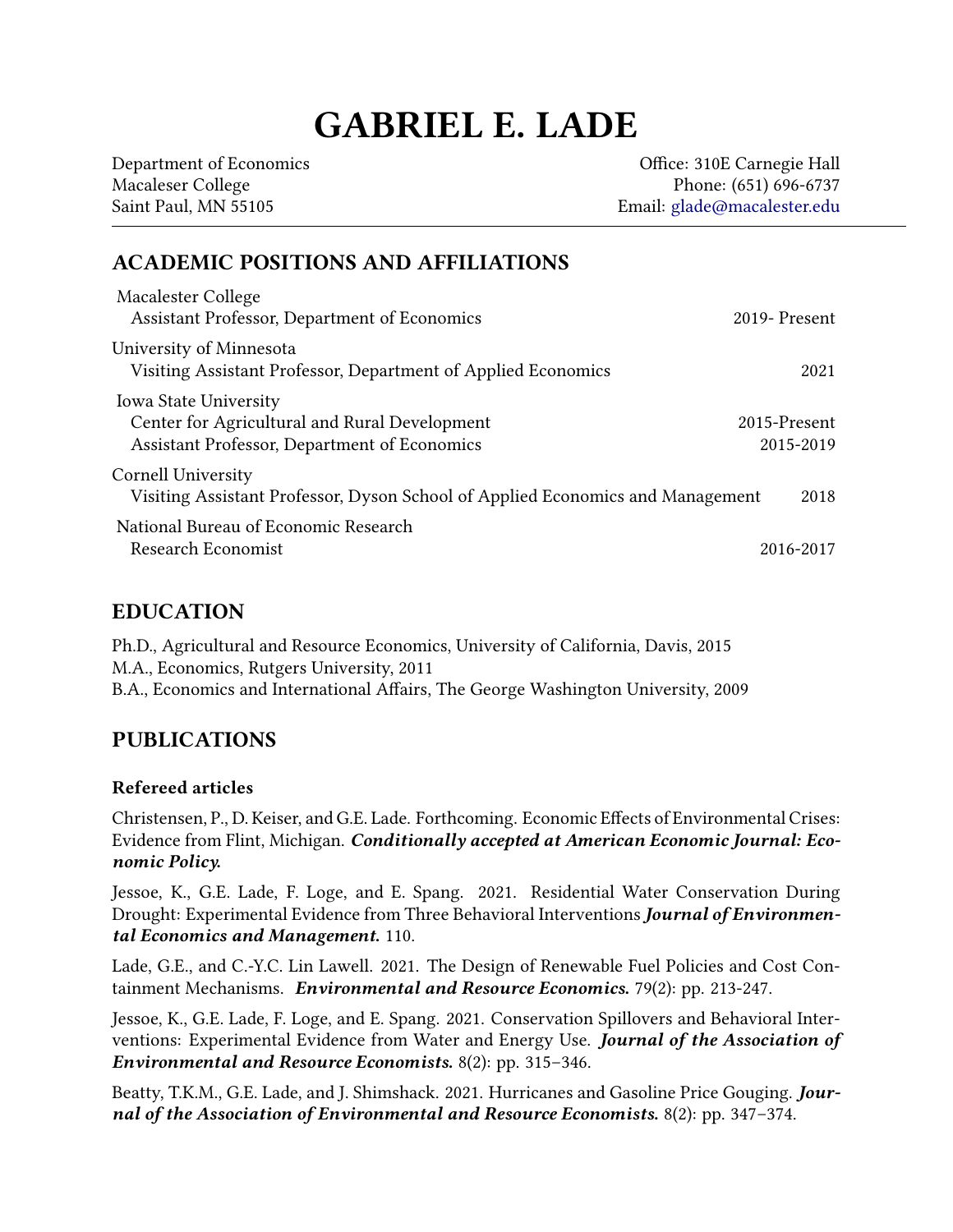Lade, G.E., I Rudik. 2020. Costs of Inefficient Regulation: Evidence from the Bakken Journal of Environmental Economics and Management. 102: 1-19.

Lade, G.E., and J. Bushnell. Forthcoming. Fuel Subsidy Pass-Through and Market Structure: Evidence from the Renewable Fuel Standard. Journal of the Association of Environmental and Resource Economists. 6(3): 563-592, 2019.

Keiser, D., G.E. Lade, and I. Rudik. 2018. Air Pollution and Visitation at U.S. National Parks. Science Advances. 4 (8): 1-6.

- Top 1% of all research outputs ever tracked by Altmetric Attention Score (9/2018)

Lade, G.E., C.-Y.C. Lin Lawell, and A. Smith. 2018. Policy Shocks and Market-Based Regulations: Evidence from the Renewable Fuel Standard. American Journal of Agricultural Economics. 100 (3): 707-731.

Lade, G.E., C.-Y.C. Lin Lawell, and A. Smith. 2018. Designing Climate Policy: Lessons from the Renewable Fuel Standard and the Blend Wall. American Journal of Agricultural Economics. 100 (2): 585-599.

Yeh, S., J. Witcover, G.E. Lade, and D. Sperling. 2016. A Review of Low Carbon Fuel Policies: Principles, Program Status, and Future Directions. *Energy Policy.* 97: 220-234.

Lade, G.E., and C.-Y.C. Lin Lawell. 2015. Lade, G.E., C.-Y.C. Lin Lawell, A. Smith. 2018. The Design and Economics of Low Carbon Fuel Standards. Research in Transportation Economics 52: 91-99.

#### Working papers

Geographical Indications and Welfare: Evidence from the US Wine Market (with Raj Chandra and GianCarlo Moschini). R&R at American Journal of Agricultural Economics.

#### Work in progress

Size-Based Regulations and Environmental Quality: Evidence from the U.S. Livestock Industry (with Chen-Ti Chen, John Crespi, and David Keiser).

Rural Drinking Water Habits, Information Provision, And Pollution Exposure (with Jamie Benning, Jacqueline Comito, David Keiser, and Catherine Kling).

Threshold-based Regulations and Reporting Behavior: Evidence from the Lead and Copper Rule (with Tihitina Andarge, Dalia Ghanem, and David Keiser).

#### Non-peer reviewed publications and commentaries

The Minnesota Clean Car Rule Isn't Nearly Enough, with Sarah West. Op-Ed, MinnPost, 8/18/2021.

E15 Demand and Small Refinery Waivers: A Battle over Long-Run Market Share. CARD Agricultural Policy Review, Fall 2019.

Ozone Pollution in U.S. National Parks is Nearly the Same as in Large Cities (with David Keiser and Ivan Rudik). The Conversation. July 2018.

Environmental Regulation of Hog Feeding Operations (with Chen-Ti Chen). CARD Agricultural Policy Review, Spring 2018.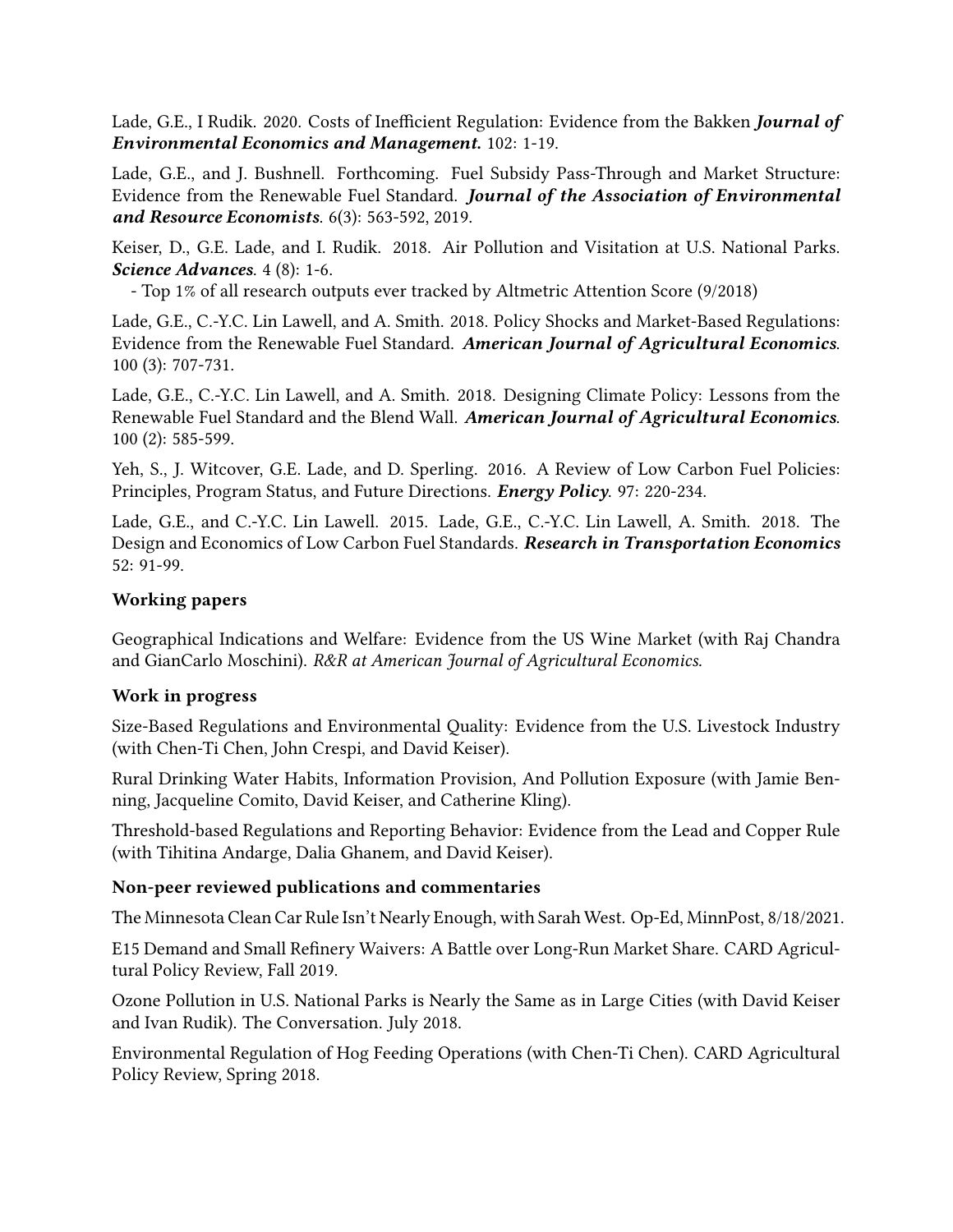E15 and E85 Demand Under RIN Price Caps and an RVP Waiver (with Bruce Babcock and Sebastien Pouliot). CARD Policy Brief 18-PB 21, 2018.

Economic Benefits of Nitrogen Reductions in Iowa (with Chuan Tang, David Keiser, Catherine Kling, Yongjie Ji, and Yau-Huo Shr). February 2018.

Efficient Environmental Regulation in the Unconventional Oil Industry (with Ivan Rudik). CARD Agricultural Policy Review, Fall 2017.

Impact on Merchant Refiners and Blenders from Changing the RFS Point of Obligation (with Bruce Babcock and Sebastien Pouliot). CARD Policy Brief 16-PB 20, 2016.

Fuel Price Impacts of the Renewable Fuel Standard (with James Bushnell). CARD Agricultural Policy Review, Fall 2016.

Ex-Post Costs and RIN Prices Under the Renewable Fuel Standard (with C.-Y. Cynthia Lin Lawell and Aaron Smith). Resources for the Future Discussion Paper 15-22, 2015.

Controlling Compliance Costs for California's LCFS with a Price Ceiling (with C.-Y. Cynthia Lin). University of California, Davis Policy Institute for Energy, Environment and the Economy Policy Brief, 2014.

A Report on the Economics of California's Low Carbon Fuel Standard and Cost Containment Mechanisms (with C.-Y. Cynthia Lin). Prepared for the California Air Resources Board. Institute of Transportation Studies, University of California, Davis, Research Report UCD-ITS-RR-13-23, 2013.

## CONGRESSIONAL TESTIMONY

U.S. House Energy and Commerce Subcommittee on Environment. Background on Renewable Identification Numbers under the Renewable Fuel Standard. July 25, 2018.

# GRANTS AND FELLOWSHIPS

USDA National Institute of Food and Agriculture. Rural Drinking Water Habits, Information Provision, and Pollution Exposure (Project Director. Co-Investigators: Jamie Benning, Jacqueline Comito, David Keiser, and Catherine Kling). \$500,000. 2019.

University of Virginia Environmental Resilience Institute Rapid Response Grant. Natural Disasters and Price Gouging: Evidence from Gasoline Sales before and after US Hurricanes (co-PI with Jay Shimshack and Tim Beatty). \$14,800. 2018.

The E2e Project and Alfred P. Sloan Foundation. Energy Savings from Commercial Energy Efficiency Investments (co-PI with Katrina Jessoe). \$256,933. 2017.

Leopold Center for Sustainable Agriculture. Information Provision, Rural Drinking Water Habits, and Pollution Exposure (co-PI with Catherine Kling, David Keiser, Jacqueline Comito, and Jamie Benning). \$35,000. 2017.

Iowa Environmental Council. Economics of Clean Water in Iowa (co-PI with Catherine Kling). \$25,000. 2017.

The E2e Project and Alfred P. Sloan Foundation. Energy Efficiency Research Seed Grant (co-PI with Katrina Jessoe and Edward Spang). \$24,360. 2016.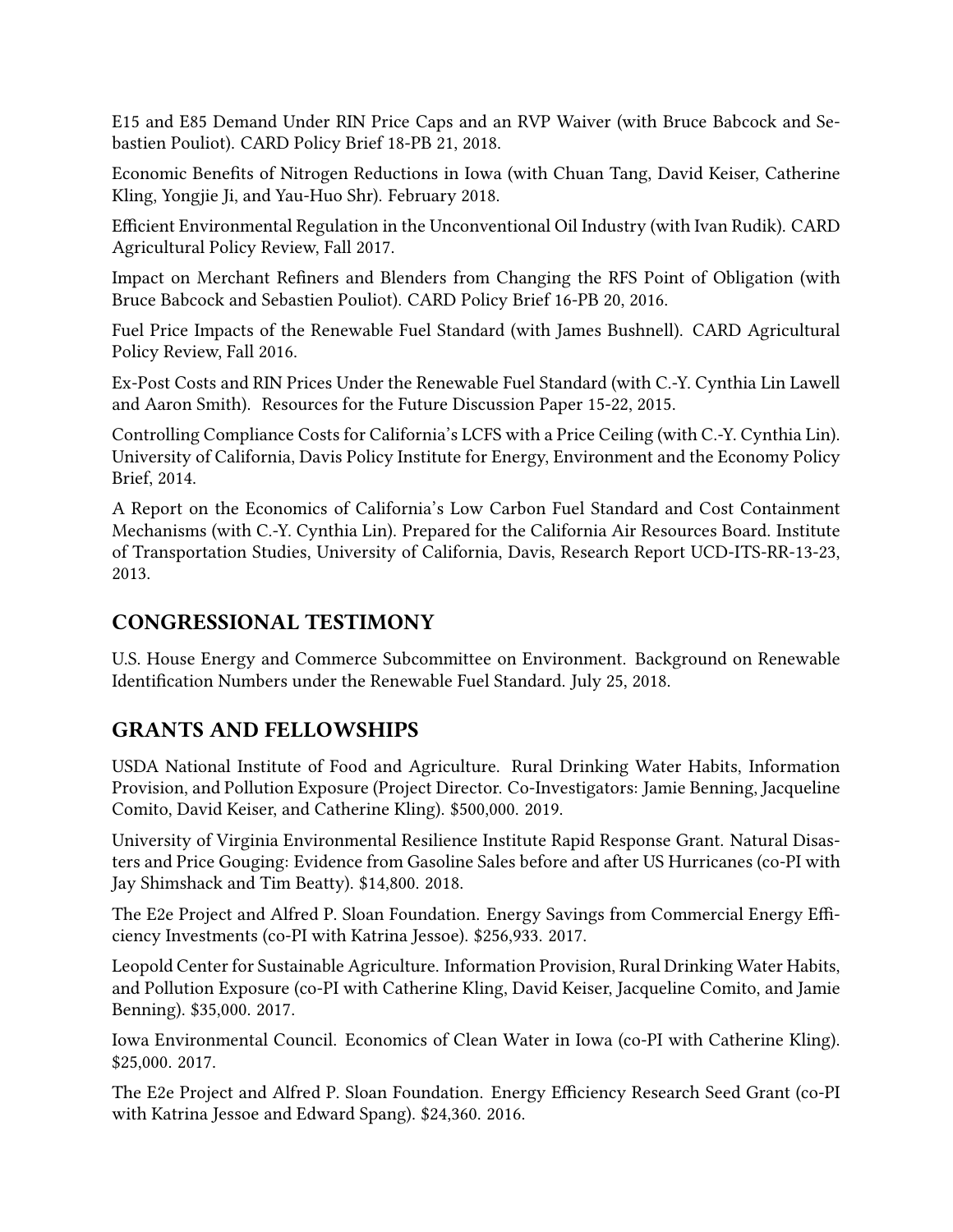National Bureau of Economic Research Economics of Energy Markets Grant (co-PI with Ivan Rudik). \$23,000. 2016.

Biobased Industries Center. RIN Pass-Through to Retail E85 Prices (co-PI with James Bushnell). \$50,000. 2015.

Resources for the Future Retrospective Studies of Regulatory Performance Grant. Ex-Post Analysis of the Renewable Fuel Standard. (co-PI with C.-Y. Cynthia Lin Lawell and Aaron Smith) \$37,500. 2013.

Henry A. Jastro Research Award. University of California, Davis, College of Agricultural and Environmental Sciences. 2014.

Chevron Energy Fellowship. Institute of Transportation Studies, University of California, Davis. 2014.

Provost's Dissertation Year Fellowship. University of California, Davis, College of Agricultural and Environmental Sciences. 2014.

British Petroleum Corporate Affiliate Fellowship. University of California, Davis. Institute of Transportation Studies. 2012.

National Science Foundation IGERT Fellow for Renewable Fuel Solutions for the 21st Century. 2010.

#### HONORS AND AWARDS

National Center for Sustainable Transportation (NCST) Outstanding Graduate Student of the Year, 2015.

Honorable Mention, University California, Davis Agricultural and Resource Economics Best Ph.D. Dissertation, 2015.

# **TEACHING**

| Macalester College<br><b>Intermediate Microeconomics</b><br>Principles of Economics                       | 2020 | Industrial Organization | 2019-Present<br>2020   |
|-----------------------------------------------------------------------------------------------------------|------|-------------------------|------------------------|
| <b>Iowa State University</b><br>Introduction to Agricultural Markets<br><b>PhD Agricultural Economics</b> |      |                         | 2016-2019<br>2016-2019 |
| University of California, Davis<br>Quantitative Methods in Agricultural Economics                         |      |                         | 2011                   |
| <b>Rutgers University</b><br><b>International Economics</b><br>Introduction to Microeconomics             |      |                         | 2011<br>2010           |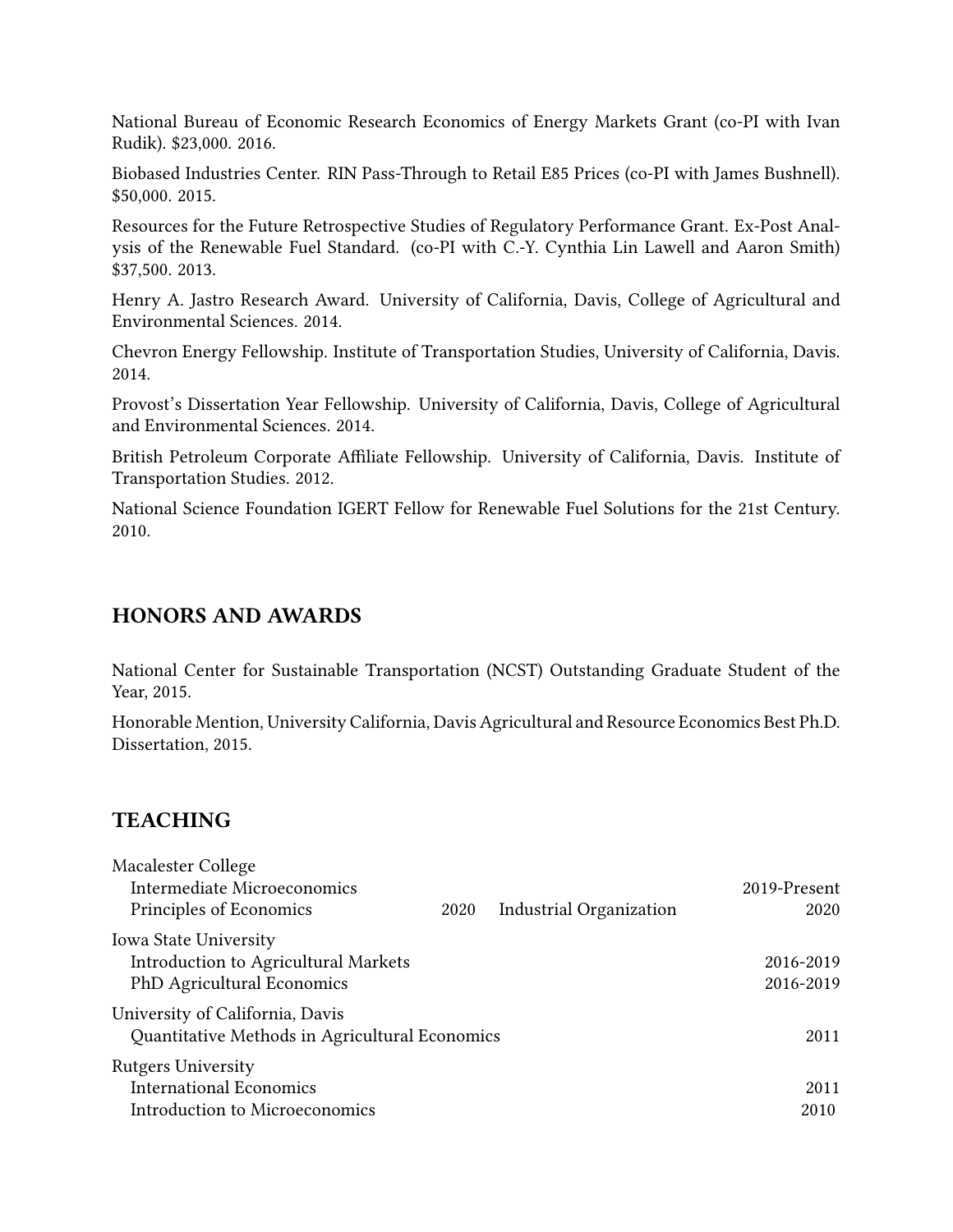# ADVISING (ISU, Chair or co-Chair, Current Placement)

Chen-Ti Chen (Ph.D., Cornell University) 2016-2021 Raj Chandra (Ph.D., Amazon) 2016-2021 Chuan Tang (Post-Doctoral Research Associate, Huazhong Agricultural University) 2017-2019

## CONFERENCES AND SEMINARS

2022: Midwest Economics Association (Discussant); Iowa Learning Farms Webinar; University of Minnesota (Applied Economics); AERE Annual Meeting

2021: Online Agricultural and Resource Economics Seminar; Iowa Learning Farms Webinar

2020: Online Agricultural and Resource Economics Seminar

2019: AEA Annual Meeting (Discussant) ; Macalester College

2018: AEA Annual Meeting; National Ethanol Conference; Cornell University (Dyson); ASHEcon; NBER SI; AAEA; Heartland Environmental and Resource Economics Workshop; MIT-CEEPR

2017: AEA Annual Meeting (Presenter and Discussant); Economics of Water and Energy Workshop; NBER Conference on Energy Markets; AERE Annual Meeting; AAEA Annual Meeting; Advances with Field Experiments Conference; Montana State University (Economics); Transportation, Economics, Energy and the Environment Conference

2016: NBER Economics of Energy Markets; AERE Annual Meeting; AAEA Annual Meeting; CU Environmental and Resource Economics Workshop; Heartland Environmental and Resource Economics Workshop; University of Minnesota (Applied Economics); UC Davis (Economics); BIC Biofuels Conference (Berkeley, CA)

2015: University of Illinois (ACE)

2014: Iowa State University; Nanjing Agricultural University; University of Michigan (TE<sup>3</sup> Conference); Camp Resources XXI; AAEA Annual Meeting; IAEE Conference; Stanford University (Precourt Institute); UC Davis (ARE)

2013: IAEE Conference; Transportation Research Board Conference; UC Davis (NextSTEPS)

2011: Rutgers University (IGERT Conference); National Science Foundation (IGERT Conference)

## SERVICE

Referee: American Economic Journal: Economic Policy, American Journal of Agricultural Economics, Climatic Change, Economics of Environmental Policy, Energy Economics, Energy Policy, The Energy Journal, Environmental Science and Technology, European Economic Review, Food Policy, International Journal of Industrial Organization, Journal of Agricultural and Resource Economics, Journal of the Association of Environmental and Resource Economists, Journal of Economic Literature, Journal of Environmental Economics and Management, Journal of Public Economics, Land Use Policy, Proceedings of the National Academy of Sciences, Resource and Energy Economics, Review of Environmental Economics and Policy, Science, Water Resources and **Economics**